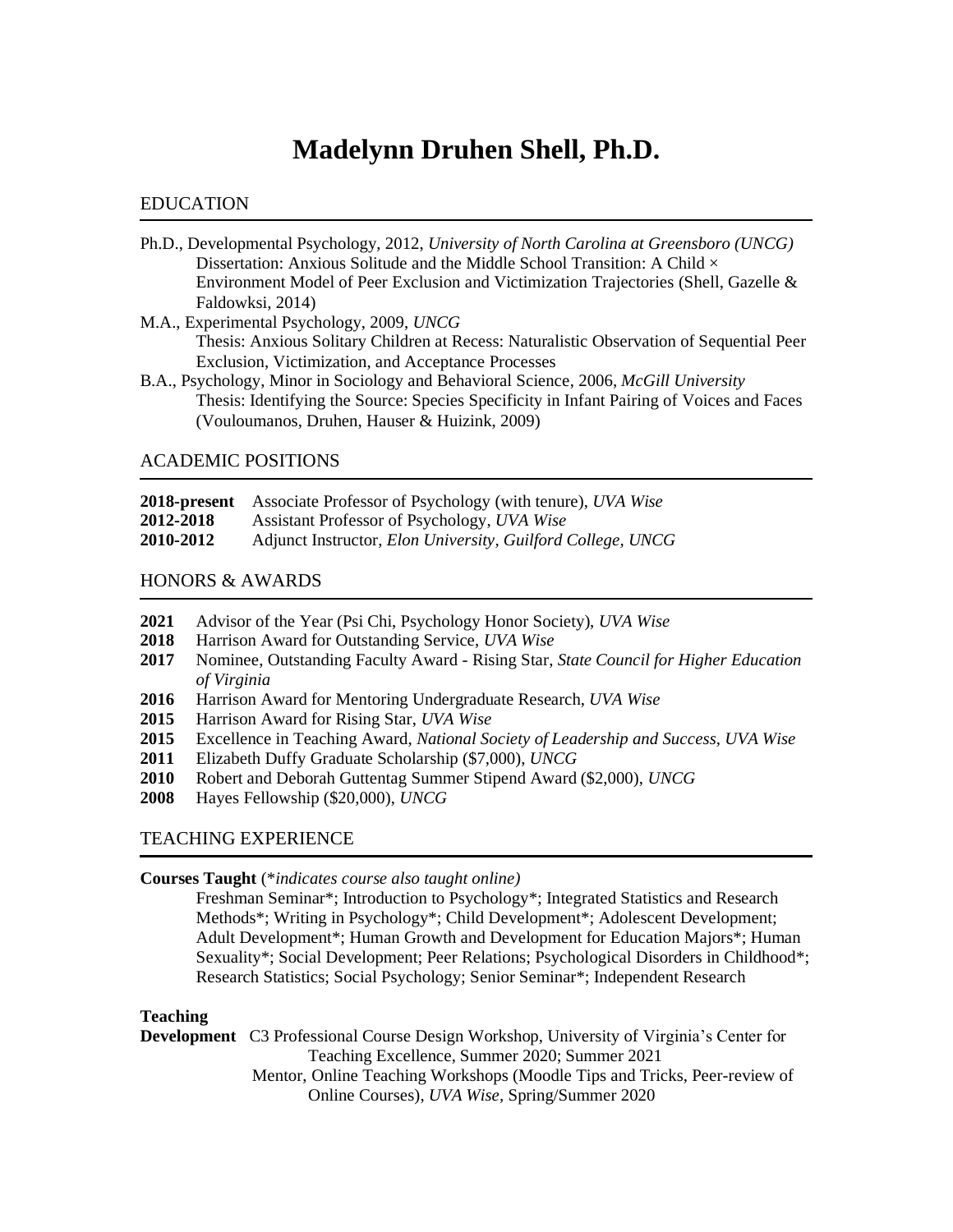Mentor, Teaching Portfolio Workshop, *UVA Wise,* led by *Peter Seldin and Beth Miller,* 2016, 2017, 2018 Online Assignment Design Charette, *State Council of Higher Education in Virginia*, February 2018 Wise Writes Faculty Fellow, *UVA Wise*, Fall 2017-Spring 2018 Academic Portfolio Workshop, *UVA Wise*, led by *Peter Seldin and Beth Miller*, October 2017 Teaching Institute, *Society for Research in Child Development,* 2013, 2017 AP Psychology Exam Reader, *CollegeBoard, Louisville, KY,* June 2016 Council on Undergraduate Research Dialogues Conference, *Washington, DC,* February 2016 Teaching Portfolio Workshop, *UVA Wise*, led by *Peter Seldin and Beth Miller*, May 2015 Certificate Program in Online Teaching, *The Online Learning Consortium,* September 2013 – July 2014, focus on Student Feedback, Student Engagement, Developing Effective Assessment Observations and Teaching Mentorship: Janet Boseovski, *UNCG,* Fall 2011 Creating Engaging Assignments and In-class Activities, *Elon University Center for the Advancement of Teaching & Learning*, Summer 2011

#### RESEARCH EXPERIENCE

#### **Primary Investigator (PI)**

*Friendship and the College Transition UVA Wise*, May 2021 – December 2021 Short term longitudinal study of friendship changes during the first semester of college, and the ways in which students maintain their pre-college friendships and establish new friendships.

#### *Town of Wise Amenities Survey*

*UVA Wise*, May 2021 – December 2021

In collaboration with the Town of Wise, worked to identify amenities that UVA Wise students and employees want in surrounding area.

*Peer Adjustment and Well-being at School (PAWS) UVA Wise*, October 2019 – March 2020 Exploration of the role of individual characteristics and classroom climate on perceptions of bullying among sixth grade students. Data not collected due to COVID-19.

#### *Transitions, Relationships, and Adjustment among College Students (TRACS) UVA Wise*, June 2015 – May 2019

Longitudinal study of the transition to college and its effects on social, emotional, and academic well-being. Designed and obtained funding for study, supervise undergraduate research assistants in data collection, participant retention, and data analysis across five time points.

*College Relationships Project*

*UVA Wise*, January 2014 – May 2015

Exploration of social and emotional adjustment in college and pilot study for TRACS. Developed study, supervised data collection and analysis.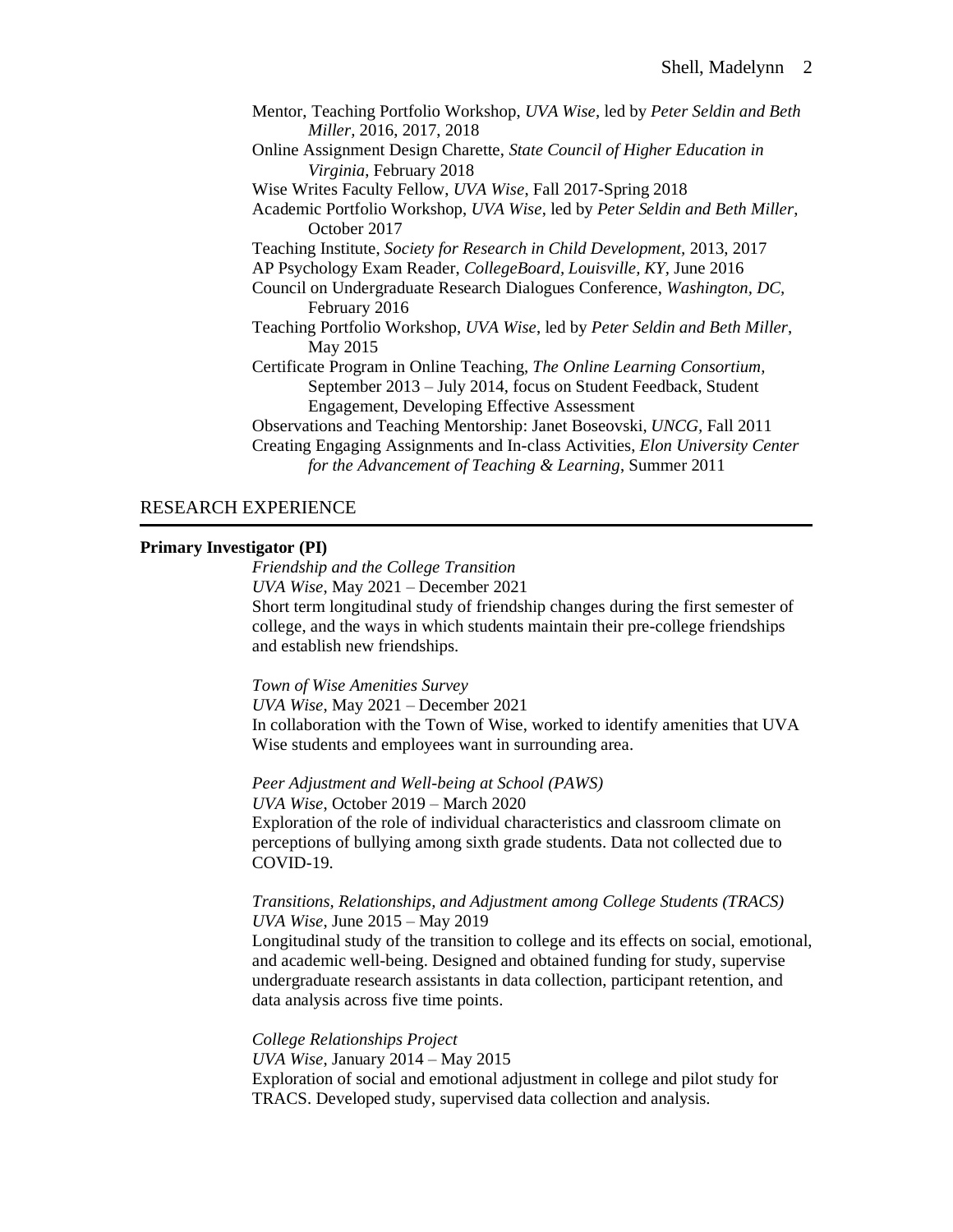**Co-PI** *Technology and Note Taking iPad Study* (with Alexandria Reynolds, Ph.D.) *UVA Wise*, November 2019 – December 2019 Investigated the role of note-taking with longhand, Smart Keyboard, or Apple pencil on memory for course material in three Introduction to Psychology courses.

> *Youth Wellness Project Young Adult Follow-up* (with Heidi Gazelle, Ph.D. and Kenneth Rubin, Ph.D.) *UVA Wise*, January 2019 – May 2019 Participants initially took part in a study from third to seventh grade. They are now emerging adults, and are being re-contacted to assess adult developmental

milestones, as well as social and emotional well-being in young adulthood.

*Women in STEM* (with Alexandria Reynolds, Ph.D.) *UVA Wise*, August 2015 – May 2017 Two studies of gender differences in STEM education, science-related anxiety, and success or failure in General Chemistry.

*Daily Journal Project* (with Kristina Feeser, Ph.D.) *UVA Wise*, January 2013 – January 2014 Explored of impact of daily gratitude journal on well-being and happiness through online surveys.

# **Research**

**Assistant** *Children's Play Project* (Heidi Gazelle, Ph.D., Summer 2010 – Summer 2012) Investigation of toddler social interaction, developed and piloted peer interaction observation scale, coordinated with childcare centers, managed undergraduate research assistants.

> *Youth Wellness Project* (Heidi Gazelle, Ph.D., Summer 2006 – Spring 2010) Longitudinal study of social anxiety and peer interaction from third through seventh grade. Conducted sociometric interviews and observations of elementary and middle school peer engagement and classrooms, coordinated with schools.

> *McGill Infant Development Centre* (Athena Vouloumanos, Ph.D. and Kristine Onishi, Ph.D. Fall 2004-Summer 2006) Designed and conducted experiment assessing 5 month old infants' language development. Recruited participants and coded videotaped experimental sessions.

# PUBLICATIONS

\* indicates undergraduate student collaborator

Fields, N.\* & **Shell, M. D.** (2021). Parental relationship quality, shyness, and college academic success. *Undergraduate Research, 1(1),* 10-28. <https://kb.gcsu.edu/undergraduateresearch/vol1/iss1/2/>

**Shell, M. D.,** Shears, D.,\* & Millard, Z.\* (2020). Who am I? Changes in identity development during college. *Psi Chi Journal of Psychological Research, 25,* 192-202. <https://doi.org/10.24839/2325-7342.JN25.2.192>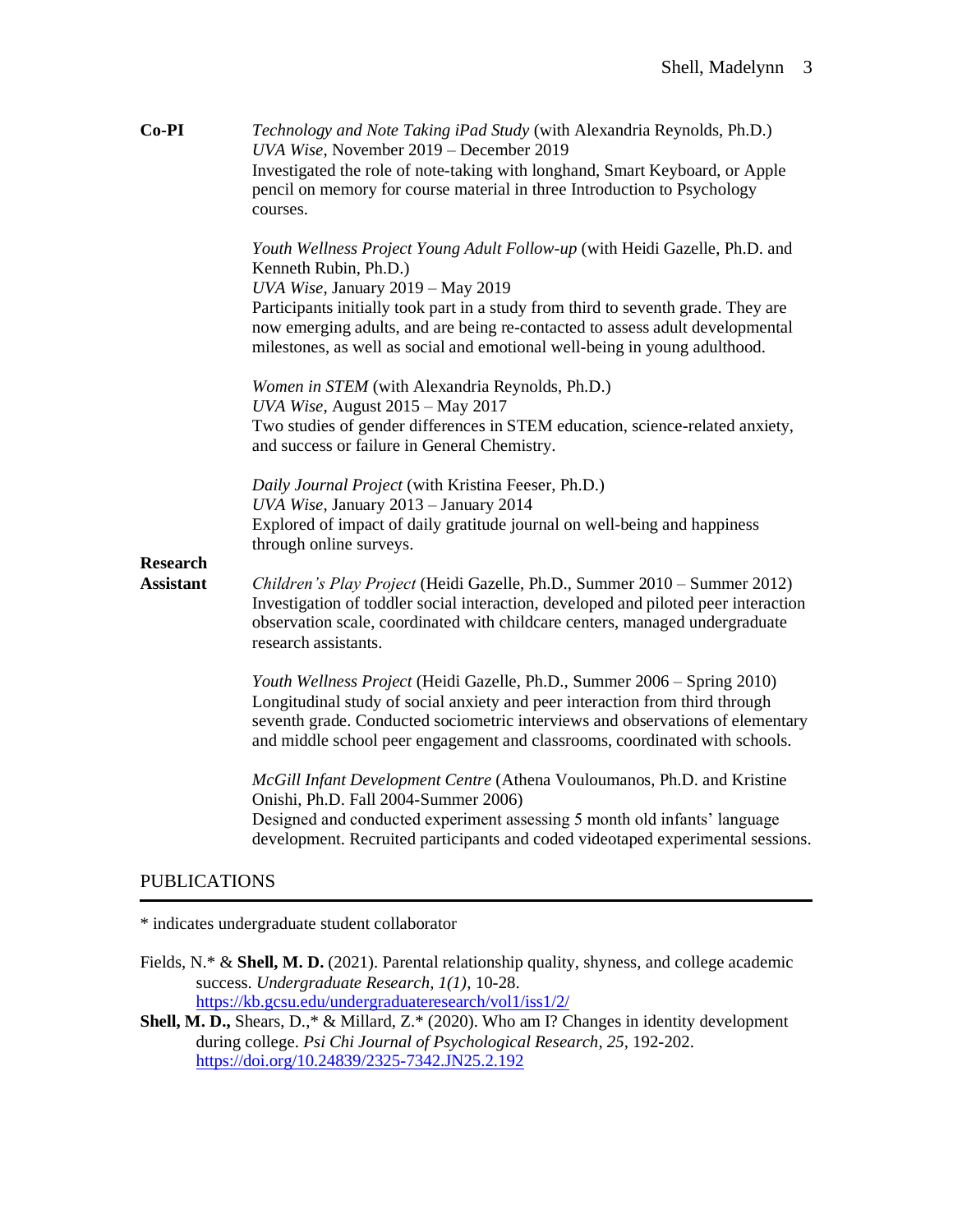- **Shell, M. D.** & Absher, T. N.\* (2019). Effects of shyness and friendship on socioemotional adjustment during the college transition. *Personal Relationships, 26,* 386-405. <https://doi.org/10.1111/pere.12285>
- Cantrell, A.\* & **Shell, M. D.** (2018). The influence of academic performance and stress management on internalizing symptoms in first year college students. *Lux: Undergraduate Scholarship at the University of Virginia's College at Wise, 1*, 18-37.
- Gazelle, H. & **Shell, M. D.** (2017). Behavioral profiles of anxious solitary children: Predicting longitudinal peer relations trajectories from third to fifth grade. *Merrill-Palmer Quarterly, 63*(2), 237-281. <https://doi.org/10.13110/merrpalmquar1982.63.2.0237>
- Moore, L.\* & **Shell, M. D.** (2017). Effects of parental support and self-esteem on internalizing symptoms in emerging adulthood. *Psi Chi Journal of Psychological Research, 22,* 131- 151. <https://doi.org/10.24839/2325-7342.JN22.2.131>
- VanDyke, S.\* & **Shell, M. D.** (2017). Health beliefs and breast cancer screening in rural Appalachia: An evaluation of the Health Belief Model. *The Journal of Rural Health, 33,* 350-360*.* <https://doi.org/10.1111/jrh.12204>
- Scott, V.,\* **Shell, M. D.** & Gazelle, H. (2015). Anxious solitary adolescents' coping in response to peer stress. *Psi Chi Journal of Psychological Research, 20,* 18-28.
- **Shell, M. D.**, Gazelle, H. & Faldowski, R. A. (2014). Anxious solitude and the middle school transition: A child  $\times$  environment model of peer exclusion and victimization trajectories. *Developmental Psychology, 50,* 1569-1589. <https://doi.org/10.1037/a0035528>
- Gazelle, H. & **Shell, M. D.** (2014). Anxious solitude at school. In R. J. Coplan & J. C. Bowker (Eds.), *Handbook of solitude: Psychological perspectives on social isolation, social withdrawal, and being alone* (pp. 263-282). New York, NY: Wiley-Blackwell.
- Gazelle, H., & **Druhen, M. J.** (2009). Anxious solitude and peer exclusion predict social helplessness, upset affect, and vagal regulation in response to behavioral rejection by a friend. *Developmental Psychology*, *45*, 1077-1096. <https://doi.org/10.1037/a0016165>
- Vouloumanos, A., **Druhen, M. J.**, Hauser, M., & Huizink, A. (2009). Five-month-old infants' identification of the sources of vocalizations. *Proceedings of the National Academy of Sciences of the United States of America*, *106*, 18867-18872. <https://doi.org/10.1073/pnas.0906049106>

## MANUSCRIPTS IN PREPARATION OR UNDER REVIEW

- **Shell, M. D.,** Strouth, M.,\* & Reynolds, A. M. (under review). Make a note of it: Comparison of longhand, keyboard, and stylus note-taking techniques.
- **Shell, M. D.** & Pridemore, K. (in prep). The role of college belongingness in college retention.
- Reynolds, A. M. & **Shell, M. D.** (in prep). Sleep hygiene and internalizing symptoms: Why sleep quality and organization matter.
- **Shell, M. D.** & Gazelle, H. (in prep). Anxious solitary youths' emotional responses to peer challenge in middle childhood predict coping styles in early adolescence.
- Gazelle, H., **Shell, M. D.**, & Ong, D. (in prep). Close friendship stability of anxious solitary children: Predicting depressive symptom trajectories from third to seventh grade.

## NON PEER-REVIEWED PUBLICATIONS AND BROADER IMPACT

**Shell, M. D.** (2020, February 28). Finding classroom success: Friends with benefits [Radio] interview]. In Sarah McConnell (Executive Producer), *With Good Reason*. Charlottesville, VA: Virginia Humanities, broadcast on NPR. [https://www.withgoodreasonradio.org/episode/finding-classroom](https://www.withgoodreasonradio.org/episode/finding-classroom-success/?fbclid=IwAR2upwIBC3JQMXJ5duo7gwEMN6uLDJBBPjqWNpHSKeIv8E7EC7k7UjcPtVc)[success/?fbclid=IwAR2upwIBC3JQMXJ5duo7gwEMN6uLDJBBPjqWNpHSKeIv8E7E](https://www.withgoodreasonradio.org/episode/finding-classroom-success/?fbclid=IwAR2upwIBC3JQMXJ5duo7gwEMN6uLDJBBPjqWNpHSKeIv8E7EC7k7UjcPtVc) [C7k7UjcPtVc](https://www.withgoodreasonradio.org/episode/finding-classroom-success/?fbclid=IwAR2upwIBC3JQMXJ5duo7gwEMN6uLDJBBPjqWNpHSKeIv8E7EC7k7UjcPtVc)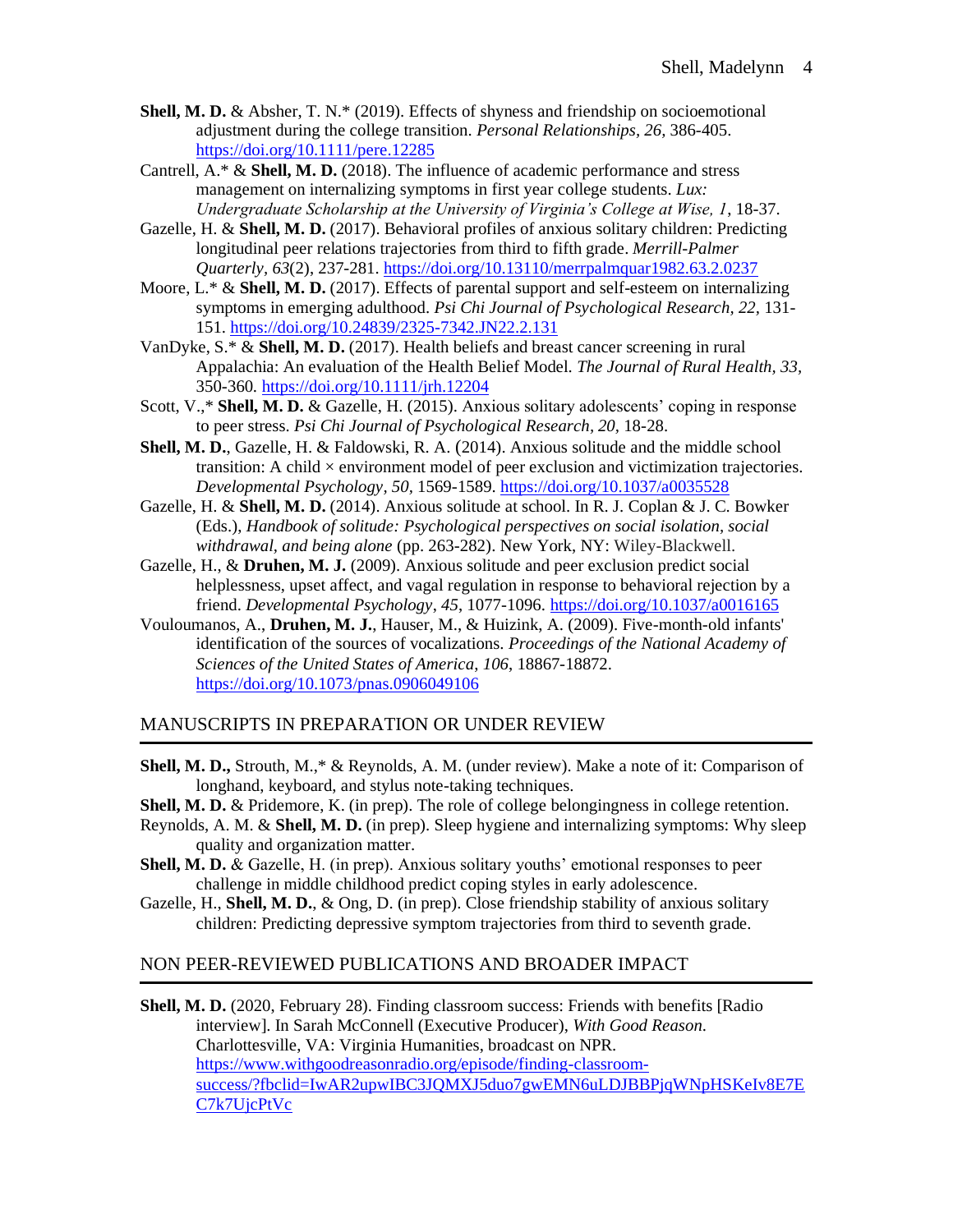- **Shell, M. D.** (2020). Friends protect shy college freshmen from loneliness and depression. *Society for Personality and Social Psychology Blog: Character and Context.* <https://www.spsp.org/news-center/blog/shell-shyness-friends-college-transition>
- Gazelle, H. & **Shell, M. D.** (2016). Shy teenagers find it easier to be included by classmates when starting secondary school. *The Conversation*. [https://theconversation.com/shy-teenagers](https://theconversation.com/shy-teenagers-find-it-easier-to-be-included-by-classmates-when-starting-secondary-school-52898)[find-it-easier-to-be-included-by-classmates-when-starting-secondary-school-52898](https://theconversation.com/shy-teenagers-find-it-easier-to-be-included-by-classmates-when-starting-secondary-school-52898)

## CONFERENCE PRESENTATIONS

- Reynolds, A. M. & **Shell, M. D.** (2021, June). Sleep stability and academic performance in college students. Poster presented at the American Professional Sleep Societies Conference – Virtual SLEEP 2021. \*\*published abstract
- **Shell, M. D.** (2021, April). Social predictors of college success. Talk presented at Research Day, Wise, VA.
- **Shell, M. D.,** Strouth, M.,\* & Reynolds, A. M. (2021, March). Is the (digital) pen mightier than the keyboard for note-taking? Paper presented at the Southeastern Psychological Association Conference (Virtual).
- Reynolds, A. M. & **Shell, M. D.** (2018, June). The impact of sleep on GPA and internalizing symptoms in college students. Poster presented at the American Professional Sleep Societies Conference, Baltimore, MD.
- **Shell, M. D.** (2018, April). Navigating the transition to college. Talk presented at Research Day, Wise, VA.
- **Shell, M. D.** & Absher, T.\* (2018, March). Predictors of friendship and well-being during the transition to college. Paper presented at the Southeastern Psychological Association Conference, Charleston, SC.
- **Shell, M. D.** (2017, April). Bring your baby to class day: Hands-on research experience in child development. Poster presented at the Society for Research in Child Development Teaching Institute, Austin, TX.
- Ong, D., Gazelle, H. & **Shell, M. D.** (2017, April). Close friendship stability of anxious solitary children: Predicting depressive symptom trajectories from third to seventh grade. In (B. Clifford & L. Nelson, chairs): Individual and relational factors associated with social withdrawal and internalizing problems from childhood to adolescence. Symposium presented at the Biennial Meeting of the Society for Research in Child Development, Austin, TX.
- **Shell, M. D.** (2017, April). Where do I fit in? Interpersonal adjustment and emotional well-being during the transition to college. In (H. Gazelle, chair): Socially withdrawn youth adapt to school transitions: Focus on early adolescence and emerging adulthood. Symposium presented at the Biennial Meeting of the Society for Research in Child Development, Austin, TX.
- Reynolds, A. M. & **Shell, M. D.** (2016, July). Addressing gender differences in college students' attitudes and anxiety about science. Poster presented at the Gender and STEM Network Conference, Newcastle upon Tyne, England.
- **Shell, M. D.** (2016, March). Relations between shyness and internalizing symptoms in late adolescence: The moderating effects of academic adjustment. In (J. Bowker, chair): Understanding the internalizing risks associated with social withdrawal: Which youth are most at risk and why. Symposium presented at the Biennial Meeting of the Society for Research on Adolescence, Baltimore, MD.
- Faldowski, R. A., **Shell, M. D.** & Gazelle, H. (2015, May). Piecewise-linear multilevel models of sociometric nominations over the transition to middle school. Symposium presented at the 2015 Modern Modeling Methods Conference, Storr, CT.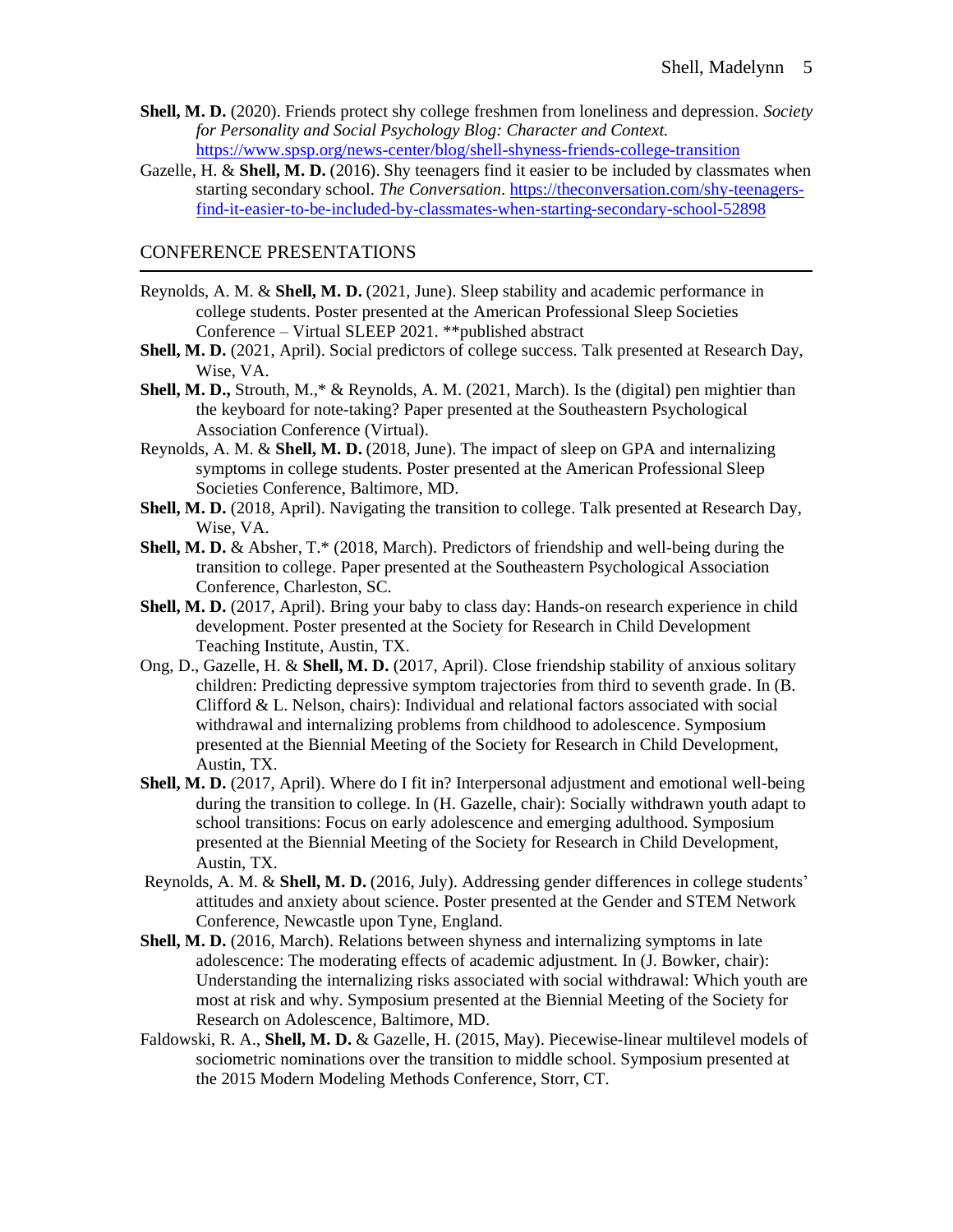- Faldowski, R. A, Gazelle, H. & **Shell, M. D.** (2014, September). Modeling sociometric nominations over the middle school transition: A piecewise multilevel Poisson approach. In (J. Logan, chair) Advanced approaches for longitudinal measurement and analysis. Symposium for the Society for Research in Child Development Special Topic Meeting: Developmental Methodology, San Diego, CA.
- **Shell, M. D.,** Gazelle, H. & Scott, V.\* (2014, March). Anxious solitary youths' emotional responses to peer challenge in middle childhood predict coping styles in early adolescence. In (H. Gazelle, chair) Socially withdrawn youth: Interpersonal and emotional development. Symposium for the Biennial Meeting of the Society for Research on Adolescence, Austin, TX.
- Faldowski, R. A., **Shell, M. D.** & Gazelle, H. (2014, March). Modeling sociometric nominations over the transition to middle school: A piecewise multilevel Poisson approach. In (P. Marks, chair) Topics in sociometric methodology: New answers to old questions. Symposium for the Biennial Meeting of the Society for Research on Adolescence, Austin, TX.
- **Shell, M. D.** & Gazelle, H. (2013, April). The protective powers of friendship: Presence versus quantity of friends in predicting loneliness and depression trajectories. In (H. Gazelle, chair) Dyadic friendships in childhood and adolescence: Influences on the development of friendships and friendships as a predictor of later adjustment. Paper session presented at the Biennial Meeting of the Society for Research in Child Development, Seattle, WA.
- **Shell, M. D.** & Gazelle, H. (2012, July). A diathesis  $\times$  stress model of peer exclusion trajectories across five years. In (**M. D. Shell** and H. Gazelle, organizers) Social withdrawal and school transitions. Symposium for the Biennial Meeting of the International Society for the Study of Behavioural Development, Edmonton, AB, Canada.
- **Shell, M. D.** & Gazelle, H. (2012, July). Observed naturalistic peer interaction sequences in anxious solitary children: A test of child- and peer-driven mechanisms. In (M. Kingsbury, organizer) Mechanisms and protective factors in the links between social withdrawal and socio-emotional adjustment in childhood and adolescence. Symposium for the Biennial Meeting of the International Society for the Study of Behavioural Development, Edmonton, AB, Canada.
- **Shell, M. D.** & Gazelle, H. (2011, May). Interaction sequences in anxious solitary children: Evaluating four mechanisms. Poster for the Association of Psychological Science 23rd Annual Convention, Washington, DC.
- Gazelle, H. & **Shell, M. D.** (2011, March). Behavioral profiles of anxious solitary children: Predicting longitudinal peer relations trajectories. In (M. Menzer and B. Laursen, organizers) The peer relationships of socially withdrawn children. Symposium for the Biennial Meeting of the Society for Research in Child Development, Montreal, QC, Canada.
- **Druhen, M. J.** & Gazelle, H. (2009, May). Naturalistic observation of peer acceptance and exclusion processes. Poster for the Association for Psychological Science 21st Annual Convention, San Francisco, CA.
- **Druhen, M. J.** & Gazelle, H. (2009, April). Naturalistic observation of peer acceptance and exclusion processes for anxious solitary children in middle childhood. Poster for the Biennial Meeting of the Society for Research in Child Development, Denver, CO.
- Gazelle, H. & **Druhen, M. J.** (2009, April). Anxious solitude and exclusion predict helplessness, upset affect, and vagal regulation in response to rejection by a friend. In (J. Bowker, organizer) The friendships and peer relations of shy/withdrawn children. Symposium for the Biennial Meeting of the Society for Research in Child Development, Denver, CO.
- Vouloumanos, A., **Druhen, M. J.,** & Hauser, M. D. (2007, March). Do infants consider humans to be the unique source for speech? In (A. Vouloumanos, organizer) Species-specificity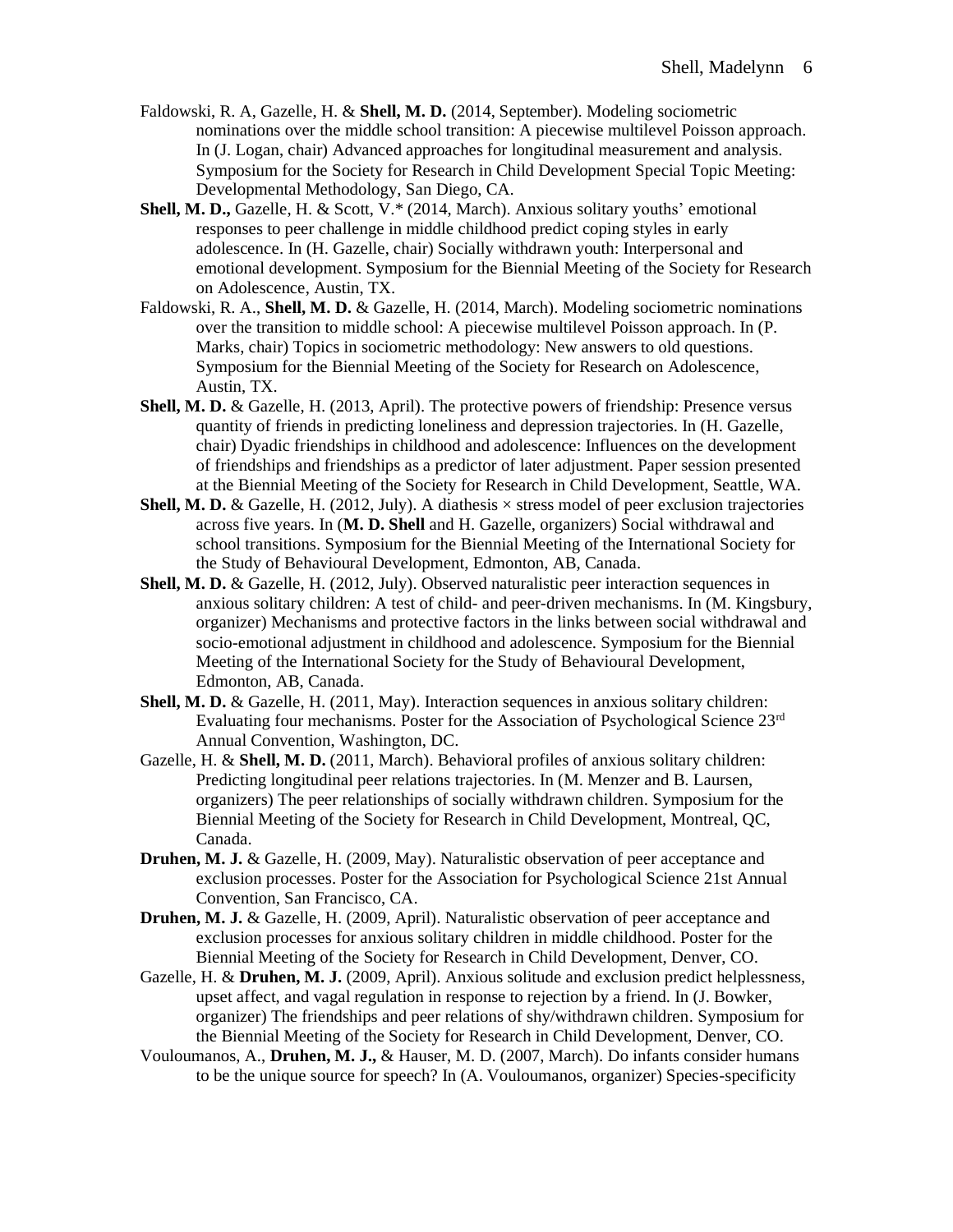in infant perceptual development. Symposium presented at the Biennial Meeting of the Society for Research in Child Development, Boston, MA.

## STUDENT CONFERENCE PRESENTATIONS

- Pridemore, K. G.\* & **Shell, M. D**. (2021, April). The influence of first year housing, extracurricular activities, and college belongingness on college graduation. Talk presented at Research Day, Wise, VA.
- Strouth, M.,\* **Shell, M. D.,** & Reynolds, A. M. (2021, April). The impact of note-taking style on actual and perceived recall. Talk presented at Research Day, Wise, VA.
- Pridemore, K. G.\* & **Shell, M. D**. (2021, April). The influence of first year housing, extracurricular activities, and college belongingness on college graduation. Poster presented at the Council of Public Liberal Arts Colleges Research Conference (virtual). <https://youtu.be/TiI2iLCWw8k>
- Strouth, M.,\* **Shell, M. D.,** & Reynolds, A. M. (2021, April). The impact of note-taking style on actual and perceived recall. Paper presented at the Council of Public Liberal Arts Colleges Research Conference (virtual). <https://youtu.be/3kxOIzeyGgg>
- Pridemore, K. G.\* & **Shell, M. D**. (2021, April). The influence of first year housing, extracurricular activities, and college belongingness on college graduation. Poster presented at the Biennial Meeting of the Society for Research in Child Development (virtual).
- Pridemore, K. G.\* & **Shell, M. D**. (2021, April). The influence of first year housing, extracurricular activities, and college belongingness on college graduation. Poster presented at the National Council for Undergraduate Research 2021 @Home Conference.
- Strouth, M.,\* **Shell, M. D.,** & Reynolds, A. M. (2021, April). The impact of note-taking style on actual and perceived recall. Poster presented at to the National Council of Undergraduate Research 2021 @Home Conference.
- Strouth, M.,\* **Shell, M. D.,** & Reynolds, A. M. (2021, March). The impact of note-taking style on actual and perceived recall. Poster presented at the Southeastern Psychological Association Conference (Virtual).
- Pridemore, K. G.\* & **Shell, M. D**. (2021, March). The influence of first year housing, extracurricular activities, and college belongingness on college graduation. Poster presented at the Southeastern Psychological Association Conference (Virtual).
- Pridemore, K. G.\* & **Shell, M. D**. (2020, November). The influence of first year housing, extracurricular activities, and college belongingness on college graduation. Talk presented at UVA Wise Research Blitz, Wise, VA.
- Strouth, M.\*, **Shell, M. D.**, & Reynolds, A. M. (2020, November). Is the (digital) pen mightier than the keyboard? Note-taking using longhand, keyboard, and stylus. Talk presented at UVA Wise Research Blitz, Wise, VA.
- Fields, N.\* & **Shell, M. D.** (2020, April). The influence of shyness and parental relationships on academic success in college. Poster accepted at the National Council for Undergraduate Research, Bozeman, MT (conference cancelled due to COVID-19).
- Collins, C.\*, **Shell, M. D.**, & Gazelle, H. (2019, April). Coping strategies as predictors of emotional well-being in anxious solitary adolescents. Poster presented at Research Day, Wise, VA.
- Scanlon, B.\* & **Shell, M. D.** (2019, April). The influence of social relationships on maturity in first-year college students. Poster presented at Research Day, Wise, VA.
- Collins, C.\*, **Shell, M. D.**, & Gazelle, H. (2019, April). Coping strategies as predictors of emotional well-being in anxious solitary adolescents. Poster presented at the National Council for Undergraduate Research, Kennesaw, GA.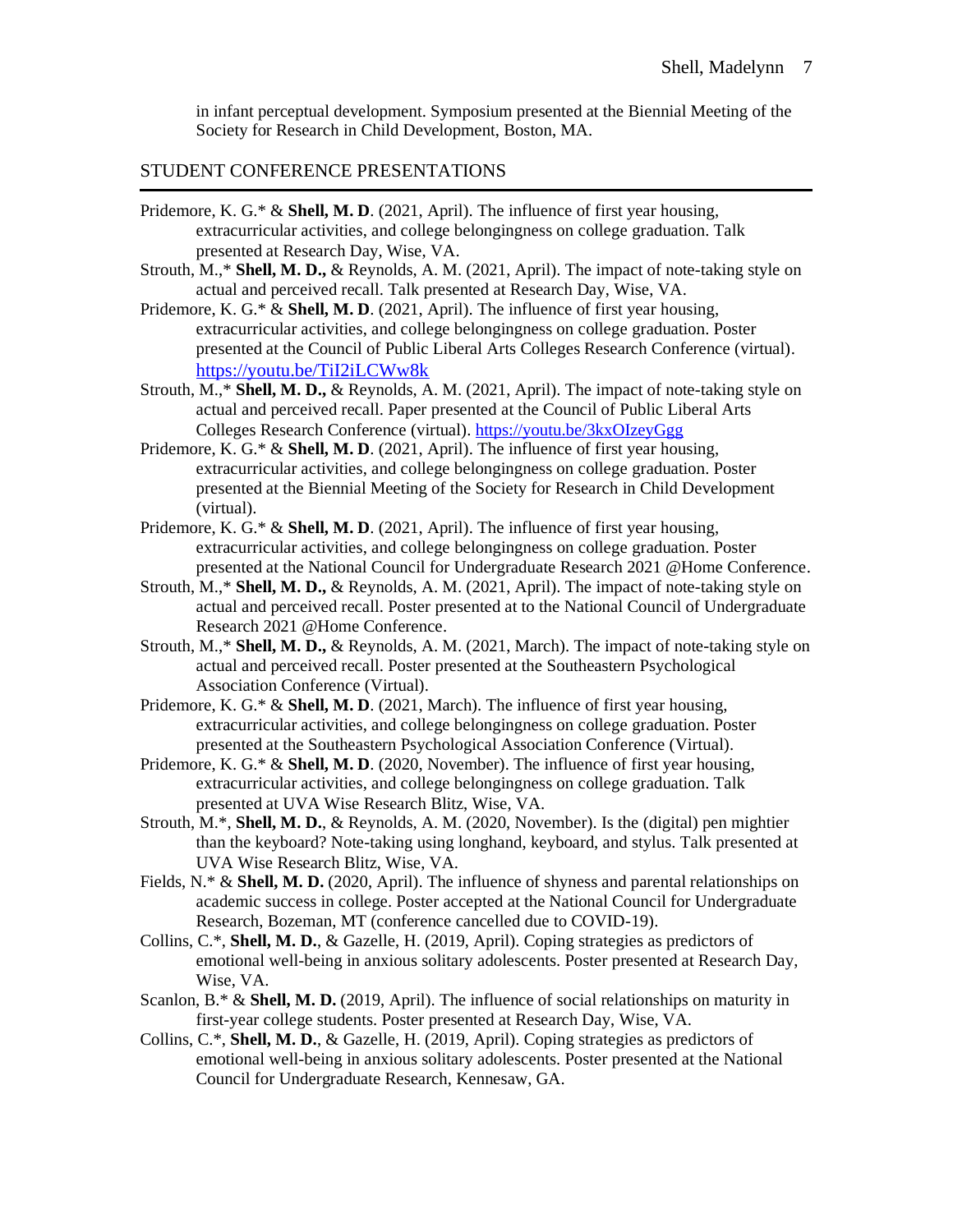- Collins, C.\*, **Shell, M. D.**, & Gazelle, H. (2019, March). Coping strategies as predictors of emotional well-being in anxious solitary adolescents. Poster presented at the Biennial Meeting of the Society for Research in Child Development, Baltimore, MD.
- Shears, D.\*, Millard, Z.\* & **Shell, M. D.** (2019, March). Who am I? Changes in identity development during college. Poster presented at the Biennial Meeting of the Society for Research in Child Development, Baltimore, MD.
- Shears, D.\*, Millard, Z.\* & **Shell, M. D.** (2019, March). Who am I? Changes in identity development during college. Talk presented at UVA Wise Research Blitz.
- Absher, T.\* & **Shell, M. D.** (2018, April). Relationship quality and shyness as predictors of friendship in emerging adulthood. Poster presented at the Council of Public Liberal Arts Colleges Research Conference, Aiken, SC.
- Shears, D.\*, Millard, Z.\* & **Shell, M. D.** (2018, April). Who am I? Changes in identity development during college. Poster presented at the Council of Public Liberal Arts Colleges Research Conference, Aiken, SC.
- Absher, T.\* & **Shell, M. D.** (2018, April). Relationship quality and shyness as predictors of friendship in emerging adulthood. Paper presented at the National Council for Undergraduate Research Conference, Oklahoma City, OK.
- Shears, D.\*, Millard, Z.\* & **Shell, M. D.** (2018, April). Who am I? Changes in identity development during college. Poster presented at the National Council for Undergraduate Research Conference, Oklahoma City, OK.
- *\*\*\**Shears, D.\*, Millard, Z.\* & **Shell, M. D.** (2018, March). Who am I? Changes in identity development during college. Poster presented at the CEPO/Psi Chi Poster Session: Southeastern Psychological Association Conference, Charleston, SC. *\*\*\*Winner, Psi Chi Research Award.*
- Absher, T.\* & **Shell, M. D.** (2018, March). Relationship quality and shyness as predictors of friendship in emerging adulthood. Poster presented at the Southeastern Psychological Association Conference, Charleston, SC.
- Stidham, J.\* & **Shell, M. D.** (2017, May). The impact of anxious solitude and social skills on group–level peer relations during the transition to college. Poster presented at the Appalachian Research Day, Hazard, KY.
- Cantrell, A.\* & **Shell, M. D.** (2017, April). The effect of academic performance and stress management on internalizing symptoms during the transition to college. Poster presented at the Council of Public Liberal Arts Colleges Research Conference, Wise, VA.
- Cantrell, A.\* & **Shell, M. D.** (2017, April). The effect of academic performance and stress management on internalizing symptoms during the transition to college. Poster presented at the Appalachian Student Research Forum, Johnson City, TN.
- Cantrell, A.\* & **Shell, M. D.** (2017, April). The effect of academic performance and stress management on internalizing symptoms during the transition to college. Poster presented at the Biennial Meeting of the Society for Research in Child Development, Austin, TX.
- Stidham, J.\* & **Shell, M. D.** (2017, April). The impact of anxious solitude and social skills on group–level peer relations during the transition to college. Poster presented at the Biennial Meeting of the Society for Research in Child Development, Austin, TX
- Ketron, H.\*, **Shell, M. D.**, & Reynolds, A. M. (2017, March). The struggle is real: Mindset and motivation in General Chemistry. Paper presented at the National Council for Undergraduate Research, Memphis, TN.
- Cantrell, A.\* & **Shell, M. D.** (2017, March). Effects of academic performance and stress management on internalizing symptoms during the transition to college. Poster presented at the Southeastern Psychological Association Conference, Atlanta, GA.
- Stidham, J.\* & **Shell, M. D.** (2016, April). The influence of shyness and social competence on peer relationships. Paper presented at the Council of Public Liberal Arts Colleges Research Conference, Milledgeville, GA.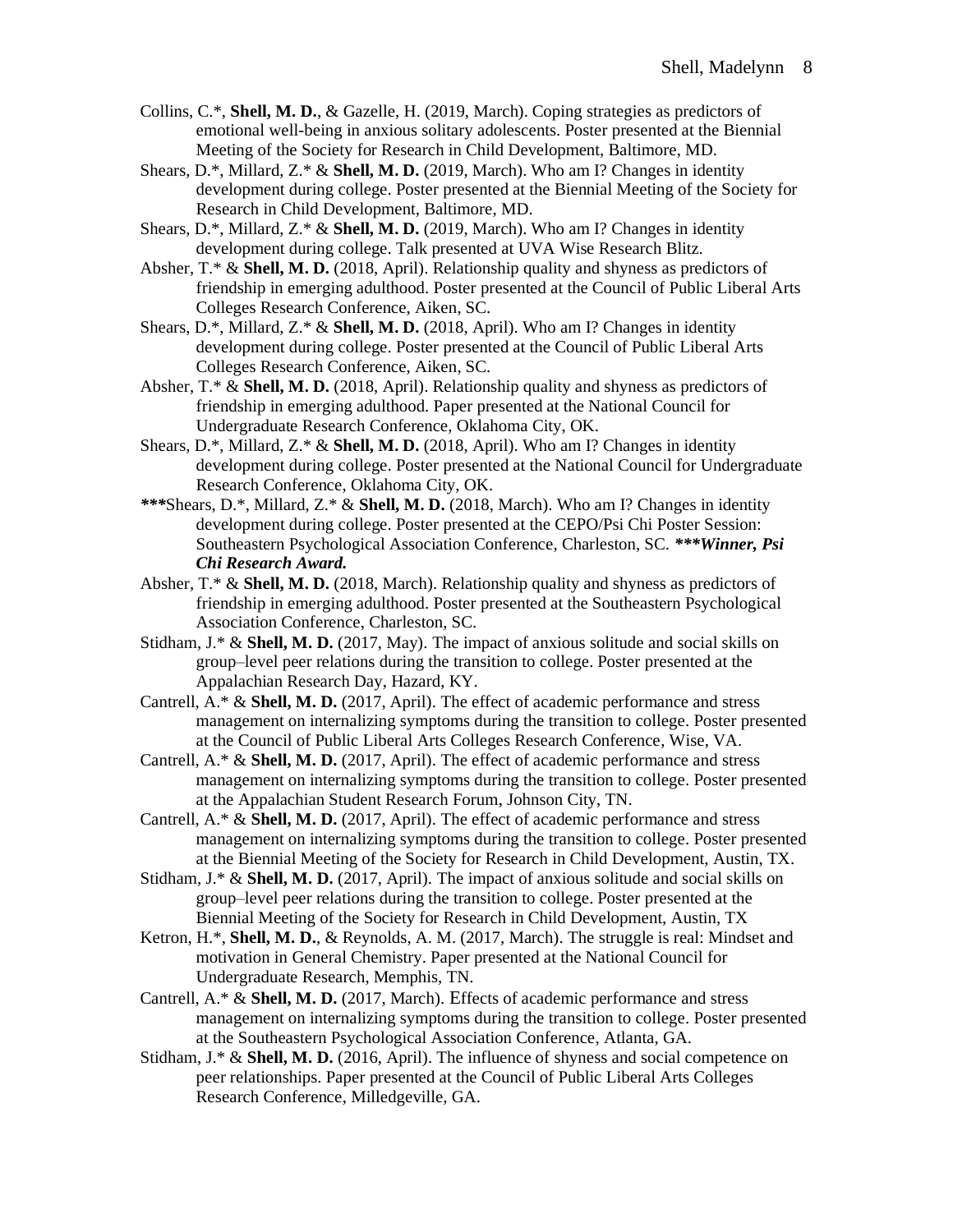- Kuhn, A.\* & **Shell, M. D.** (2016, April). The link between positive maternal relationships, shyness, and college belongingness. Poster presented at the Undergraduate Research Symposium, Wise, VA.
- Miller, R.\*, Kegley, E.\*, **Shell, M. D.**, & Reynolds, A. M. (2016, April). Does academic major influence gender differences in science anxiety? Poster presented at the Undergraduate Research Symposium, Wise, VA.
- Moore, L.\* & **Shell, M. D.** (2016, April). Effect of family support and self-esteem on internalizing symptoms in late adolescence. Poster presented at the Undergraduate Research Symposium, Wise, VA.
- Rumberger, L.\* & **Shell, M. D.** (2016, April). The influence of subtypes of solitude on dyadic relationship quality and loneliness. Poster presented at the Undergraduate Research Symposium, Wise, VA.
- Stidham, J.\* & **Shell, M. D.** (2016, April). The influence of shyness and social competence on peer relationships. Poster presented at the Undergraduate Research Symposium, Wise, VA.
- Taylor, C.\* & **Shell, M. D.** (2016, April). Predictors of identity development. Paper presented at the Undergraduate Research Symposium, Wise, VA.
- Kuhn, A.\* & **Shell, M. D.** (2016, April). The link between positive maternal relationships, shyness, and college belongingness. Poster presented at the National Council for Undergraduate Research Conference, Asheville, NC.
- Moore, L.\* & **Shell, M. D.** (2016, April). Effect of family support and self-esteem on internalizing symptoms in late adolescence. Poster presented at the National Council for Undergraduate Research Conference, Asheville, NC.
- Rumberger, L.\* & **Shell, M. D.** (2016, April). The influence of subtypes of solitude on dyadic relationship quality and loneliness. Poster presented at the National Council for Undergraduate Research Conference, Asheville, NC.
- Stidham, J.\* & **Shell, M. D.** (2016, April). The influence of shyness and social competence on peer relationships. Paper presented at the National Council for Undergraduate Research Conference, Asheville, NC.
- Taylor, C.\* & **Shell, M. D.** (2016, April). Predictors of identity development. Paper presented at the National Council for Undergraduate Research Conference, Asheville, NC.
- Moore, L.\* & **Shell, M. D.** (2016, March). Effect of family support and self-esteem on internalizing symptoms in late adolescence. Poster presented at the Biennial Meeting of the Society for Research on Adolescence, Baltimore, MD.
- Stidham, J.\* & **Shell, M. D.** (2016, March). The influence of shyness and social competence on peer relationships. Poster presented at the Biennial Meeting of the Society for Research on Adolescence, Baltimore, MD.
- Chadwell, C.,\* **Shell, M. D.** & Feeser, K**.** (2015, April). Gratitude and positive affect as predictors of positive relationships. Poster presented at the Undergraduate Research Symposium, Emory, VA.
- Chadwell, C.,\* **Shell, M. D.** & Feeser, K**.** (2015, April). Gratitude and positive affect as predictors of positive relationships. Poster accepted to the National Council for Undergraduate Research Conference, Cheney, WA.
- Chadwell, C.,\* **Shell, M. D.** & Feeser, K**.** (2015, March). Gratitude and positive affect as predictors of positive relationships. Poster presented at the Southeastern Psychological Association Conference, Hilton Head, SC.
- VanDyke, S.\* & **Shell, M. D.** (2014, December). Health attitudes predict breast cancer screening in rural Appalachian women. Poster presented at the Virginia Rural Health Association Conference, Staunton, VA.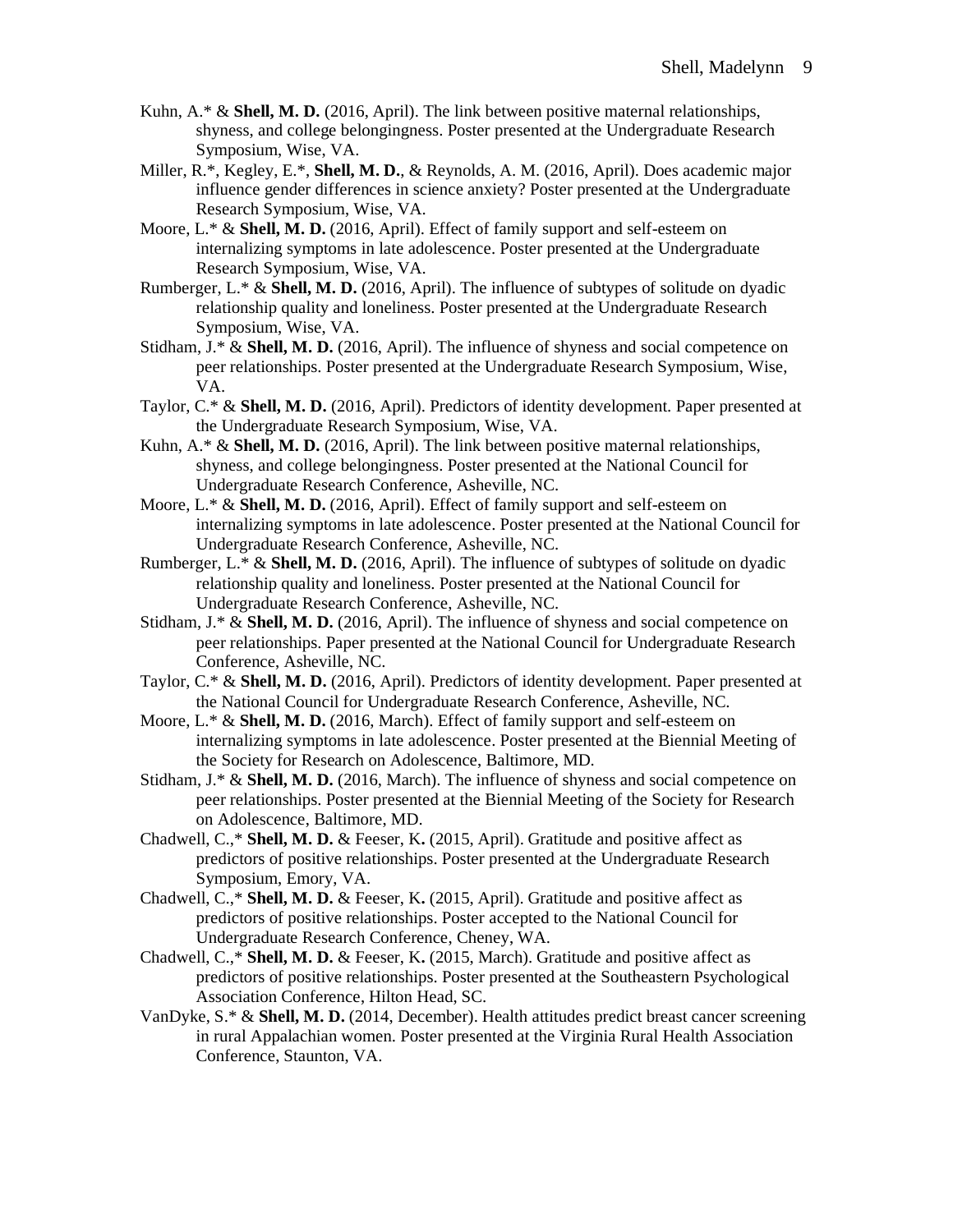- VanDyke, S.\* & **Shell, M. D.** (2014, April). Perceived risk for breast cancer and preventative behavior among women in rural Appalachia. Paper presented at the Council of Public Liberal Arts Colleges Research Conference, Montevallo, AL.
- Icenhour, D.,\* **Shell, M. D.** & Feeser, K**.** (2014, April). Depressive symptoms predict life satisfaction one month later. Poster presented at the Undergraduate Research Symposium, Wise, VA.
- VanDyke, S.\* & **Shell, M. D.** (2014, April). Perceived risk for breast cancer and preventative behavior among women in rural Appalachia. Paper presented at the Undergraduate Research Symposium, Wise, VA.
- VanDyke, S.\* & **Shell, M. D.** (2014, April). Perceived risk for breast cancer and preventative behavior among women in rural Appalachia. Paper presented at the National Council for Undergraduate Research Conference, Lexington, KY.
- VanDyke, S.\* & **Shell, M. D.** (2014, March). Health attitudes predict breast cancer screening in rural Appalachian women. Poster presented at the Southeastern Psychological Association Conference, Nashville, TN.
- Scott, V.\* & **Shell, M. D.** (2013, April). Negative coping strategies among anxious solitary adolescents. Poster presented at the Council of Public Liberal Arts Colleges Research Conference, Wise, VA.
- Scott, V.\* & **Shell, M. D.** (2013, April). Negative coping strategies among anxious solitary adolescents. Poster presented at the Undergraduate Research Symposium, Emory, VA.
- Scott, V.\* & **Shell, M. D.** (2013, March). Negative coping strategies among anxious solitary adolescents. Poster presented at the Blue Ridge Undergraduate Research Conference, Harrogate, TN.

#### GRANT APPLICATIONS AND COLLABORATION

| 2021 | <b>Shell, M. D. &amp; Reynolds, A.</b>                                       |
|------|------------------------------------------------------------------------------|
|      | <b>AEP</b> Foundation                                                        |
|      | STEM Day at UVA Wise (funded, \$75,000 for three years)                      |
| 2017 | <b>Shell, M. D. &amp; Reynolds, A.</b>                                       |
|      | <b>AEP</b> Foundation                                                        |
|      | Girls' Day in STEM-H at UVA Wise (funded \$75,000 over three years, extended |
|      | to four due to COVID-19)                                                     |
| 2016 | Hoyt, B. H., Reynolds, A., & Shell, M. D.                                    |
|      | <b>Educational Technology Fund</b>                                           |
|      | New Scantron Equipment Funding Request (funded \$2,744)                      |
| 2016 | Shell, M. D. & Reynolds, A.                                                  |
|      | University of Virginia CAPITAL Campaign                                      |
|      | Women in STREAM (unfunded)                                                   |
| 2015 | Hoyt, B. H., Reynolds, A., & Shell, M. D.                                    |
|      | <b>Educational Technology Fund</b>                                           |
|      | Computer Lab Funding Request (funded \$33,495.19)                            |
| 2014 | New College Institute (Primary Applicant), Shell, M. D. (Project Evaluator)  |
|      | <b>STAR NET Consortium</b>                                                   |
|      | HRSA Rural Outreach Grant (unfunded)                                         |
| 2012 | Hoyt, B. H., Shell, M. D., & Withen, P.                                      |
|      | <b>Educational Technology Fund</b>                                           |
|      | Student Response System Funding Request (funded \$2,029.49)                  |
| 2008 | Druhen, M. J. (PI), Gazelle, H. (Faculty Mentor)                             |
|      | NSF Graduate Research Fellowship                                             |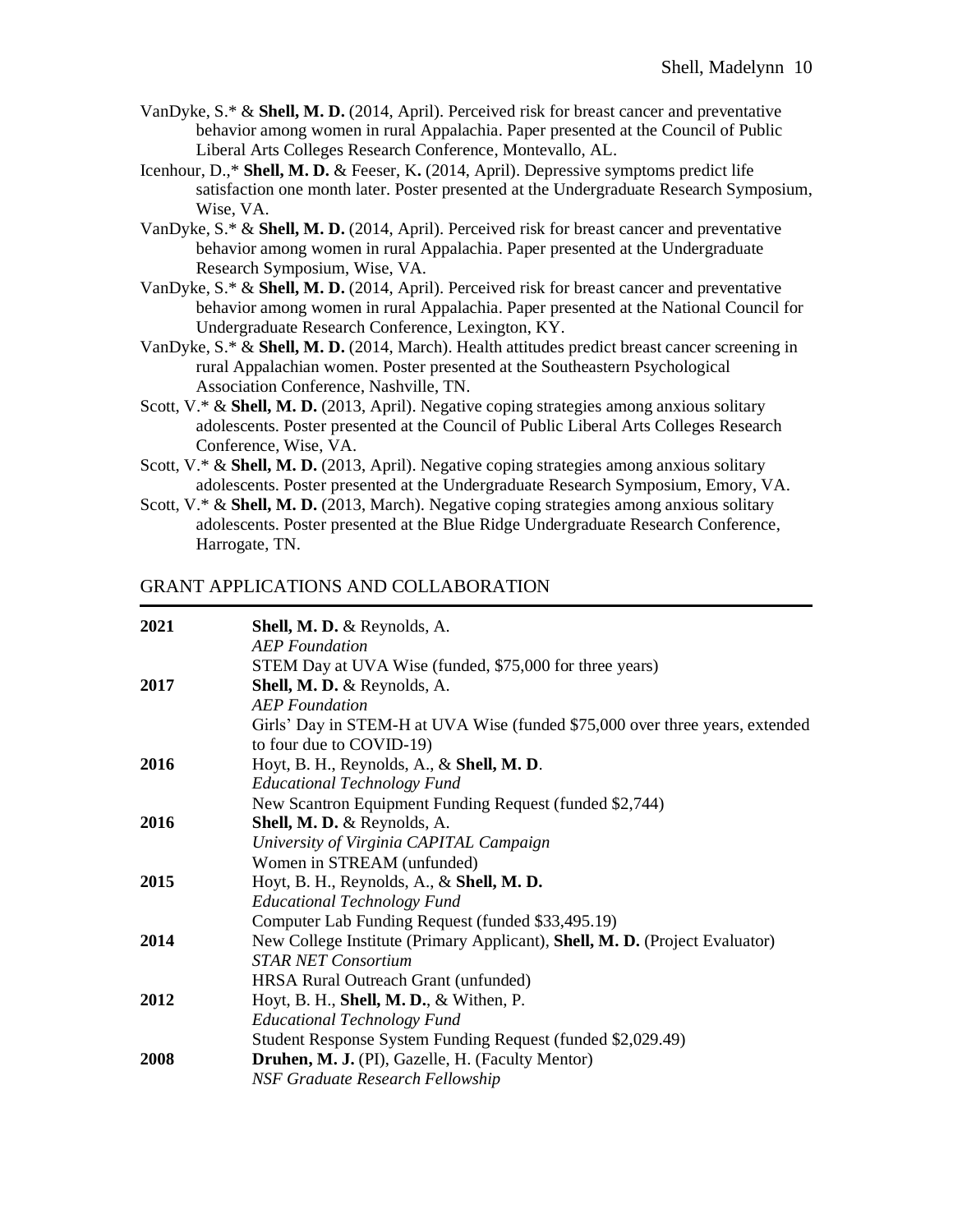Anxious Solitary Children at Recess: Naturalistic Observation of Sequential Peer Victimization, Exclusion and Acceptance Processes (unfunded)

#### **Funded Student Research Supervision**

| 2020 | Pridemore, K. & Shell, M. D.                                                |
|------|-----------------------------------------------------------------------------|
|      | Summer Research Fellowship, UVA Wise Undergraduate Research Council         |
|      | (URC)                                                                       |
|      | On-campus Housing, Belongingness, and College Retention (funded \$4,000)    |
| 2019 | Moore, E., Reynolds, A. & Shell, M. D.                                      |
|      | Summer Research Fellowship, UVA Wise URC                                    |
|      | The Influence of Sleep and Shyness on Academic Performance (funded \$4,000) |
| 2017 | Absher, T. & Shell, M. D.                                                   |
|      | Summer Research Fellowship, UVA Wise URC                                    |
|      | The Effects of Shyness and Parental Attachment on Social Belonging (funded  |
|      | \$4,000                                                                     |
| 2016 | Cantrell, A., & Shell, M. D.                                                |
|      | Summer Research Fellowship, UVA Wise URC                                    |
|      | Academic Adjustment and Depressive Symptoms (funded \$4,000)                |
| 2015 | Taylor, C., & Shell, M. D.                                                  |
|      | Summer Research Fellowship, UVA Wise URC                                    |
|      | Shyness and Identity Development (funded \$4,000)                           |
| 2015 | Moore, L., $\&$ Shell, M. D.                                                |
|      | Summer Research Fellowship, UVA Wise URC                                    |
|      | Family Support and Well-being (funded \$4,000)                              |
| 2014 | Chadwell, C., Shell, M. D., & Feeser, K.                                    |
|      | Summer Research Fellowship, UVA Wise URC                                    |
|      | Gratitude and Psychological Well-being (funded \$4,000)                     |
| 2013 | VanDyke, S. & Shell, M. D.                                                  |
|      | Healthy Appalachia Fellowship Project, Healthy Appalachia Institute         |
|      | Attitudes about Breast Cancer in Rural Appalachia (funded \$4,000)          |

## LEADERSHIP AND SERVICE

#### **2012-present** UVA Wise Selected Committee Service and Leadership

- Chair, Psychology Search Committee (Summer 2021)
- Remote Learning Standards and Evaluation Committee (2020-)
- Faculty Committee on Evaluation (2019-2021)
- New Student Advising Corps (2019-)
- Co-Director of UVA Wise STEM Day (2016- )
- Psychology Advising (2013-)
- Editorial Board, *Lux: Undergraduate Scholarship at UVA Wise: Undergraduate Research Journal* (2017- )
- Undergraduate Research Council (2014-)
- Co-advisor, Psi Chi, Psychology Honor Society (2013-)
- Co-founder and co-advisor Women in Science, Technology, Research, Engineering And Math (Women in STREAM, 2015-)
- Promotion and Tenure Procedures Committee (2019-2021)
- Faculty Senate representative for Social Sciences Department (2014-2020)
- Faculty Senate secretary (2015-2016)
- Institutional Review Board (2013-2016)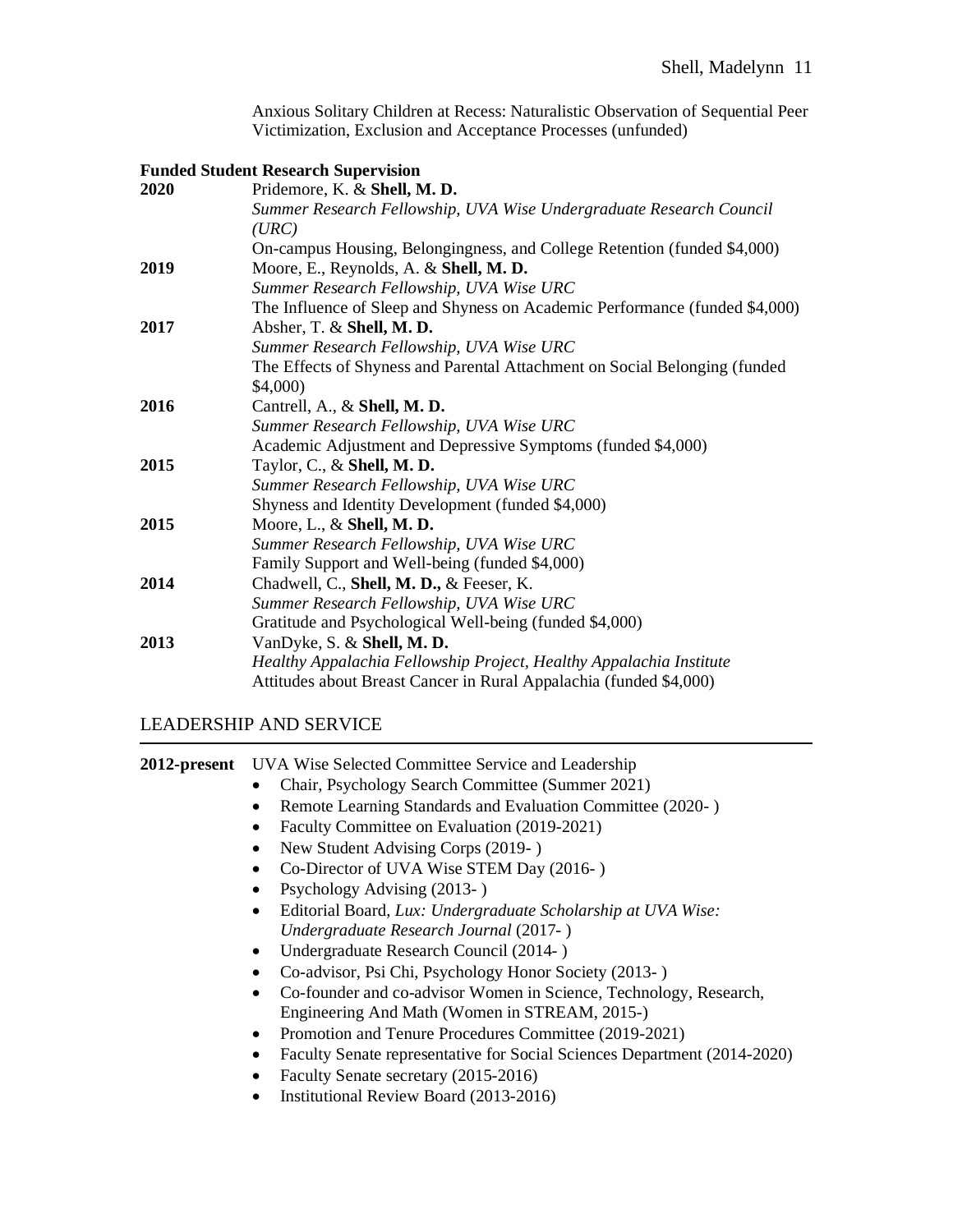- Teacher Education Admissions Committee (2013-2015)
- Ad Hoc Committee on Mission and Vision (2013)
- Healthy Appalachia Student Fellowship Committee (2012-2013)

# **2010-present** Reviewer

|           | Ad hoc reviewer: Child Development, Journal of Abnormal Child<br>$\bullet$                                            |
|-----------|-----------------------------------------------------------------------------------------------------------------------|
|           | Psychology, Journal of Adolescence, Journal of Early Adolescence, Lux:                                                |
|           | Undergraduate Scholarship at UVA Wise, Psi Chi Journal of Psychological                                               |
|           | Research, Social Development                                                                                          |
|           | APA Publications and Databases (2017)<br>$\bullet$                                                                    |
|           | Social Sciences and Humanities Research Council of Canada, Grant<br>$\bullet$                                         |
|           | Reviewer (2017)                                                                                                       |
|           | Psi Chi Southeastern Psychological Association Undergraduate Research<br>$\bullet$                                    |
|           | Award (2013)                                                                                                          |
|           | Student reviewer, Biennial Meeting of the Society for Research in Child<br>$\bullet$                                  |
|           | Development (2010)                                                                                                    |
| 2009-2010 | Undergraduate Advisor                                                                                                 |
|           | Psychology Department, UNCG                                                                                           |
|           | College of Arts and Sciences, UNCG                                                                                    |
| AAAA AA4A | $\mathbf{1}$ . $\mathbf{1}$ , $\mathbf{1}$ , $\mathbf{1}$ , $\mathbf{1}$ , $\mathbf{1}$ , $\mathbf{1}$ , $\mathbf{1}$ |

- **2009-2010** President, Association of Graduate Students in Psychology, *UNCG*
- **2008-2009** President-elect, Association of Graduate Students in Psychology, *UNCG*

# POPULAR PRESS

| <b>Mar 2020</b>  | UVA Wise faculty prepare for virtual classes. UVA Wise News.                |
|------------------|-----------------------------------------------------------------------------|
|                  | https://www.uvawise.edu/2020/03/20/uva-wise-faculty-prepare-virtual-        |
|                  | classes/                                                                    |
| Dec 2019         | College adds new level of stress for many students. <i>Kingsport Times</i>  |
|                  | News. https://www.timesnews.net/Local/2019/12/30/Stress-sleep-              |
|                  | deprivation-can-follow-students-from-high-school-to-college.html            |
| Dec 2019         | Professors offer advice for new college students. Kingsport Times News.     |
|                  | https://www.timesnews.net/Anniversary/2019/12/30/STUDENT-                   |
|                  | STRESS-DAY-THREE-ADVICE-FOR-COLLEGE-                                        |
|                  | $STUDENTS.html?ci=content&lp=2&p=1$                                         |
| <b>Sept 2019</b> | Annual UVa-Wise event encourages girls to look for careers in STEM.         |
|                  | Bristol Herald Courier. https://www.heraldcourier.com/news/annual-          |
|                  | uva-wise-event-encourages-girls-to-look-for-careers/article_0d970935-       |
|                  | 017c-5a92-afa2-5ce6b89a0836.html?sfns=mo                                    |
| <b>Sept 2019</b> | Kids learn that science and math can be fun. Coalfield Progress.            |
|                  | http://www.thecoalfieldprogress.com/coalfield_progress/kids-learn-that-     |
|                  | science-and-math-can-be-fun/article_0b70f3a0-de44-11e9-bdc0-                |
|                  | af159283a01e.html?sfns=mo                                                   |
| <b>Sept 2019</b> | Girls STEM Day – It's not just for girls anymore. <i>Kingsport Times</i>    |
|                  | News. https://www.timesnews.net/Education/2019/09/24/Girls-STEM-            |
|                  | <u>Day-It-s-not-just-for-girls-anymore.html?ci=content&amp;lp=5&amp;p=1</u> |
| <b>Sept 2018</b> | Hands-on experience More than 600 girls explore STEM careers at             |
|                  | <b>UVA Wise. Bristol Herald Courier.</b>                                    |
|                  | https://www.heraldcourier.com/news/more-than-girls-explore-stem-            |
|                  |                                                                             |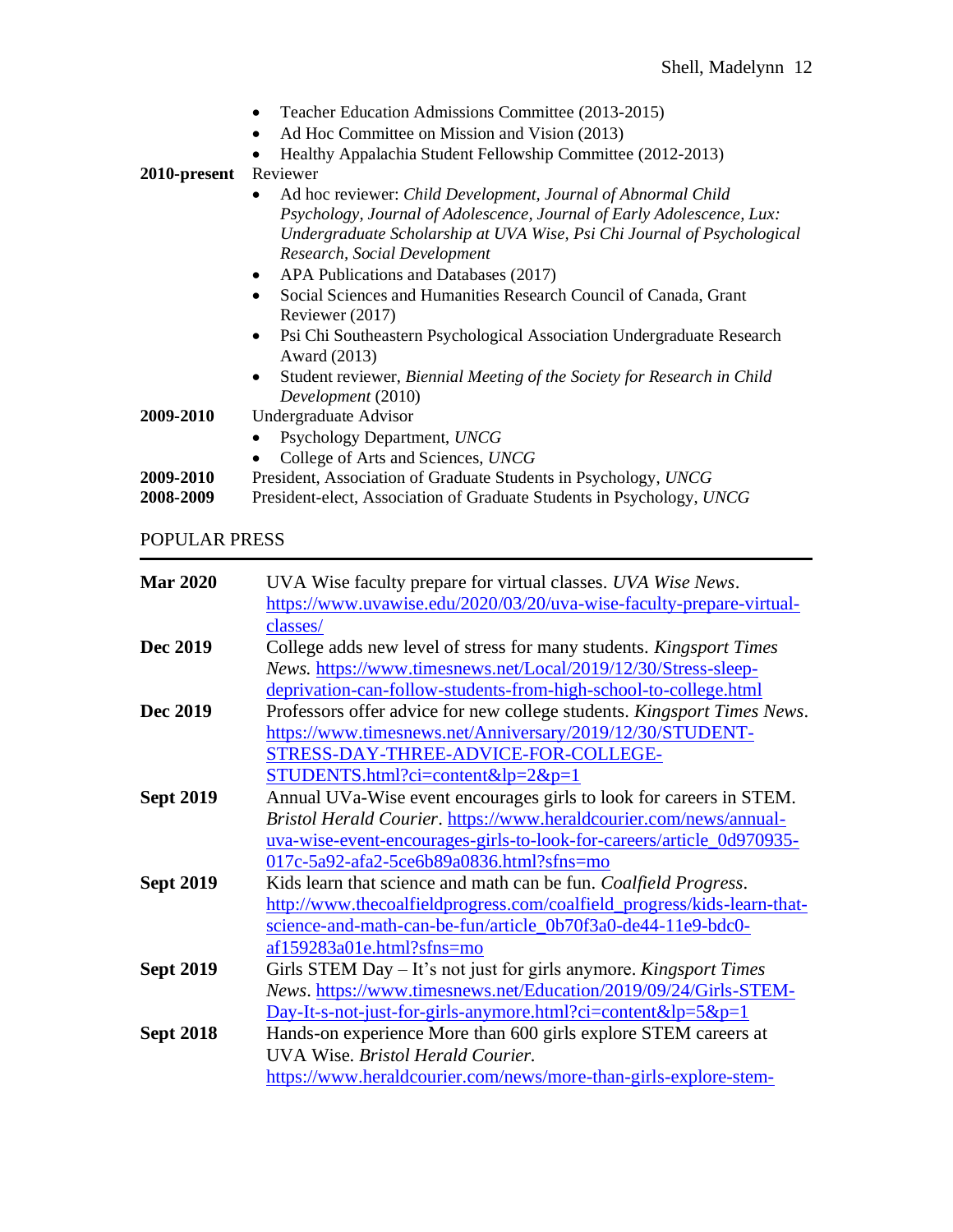|                     | careers-at-UVA Wise/article_3f6457d1-115b-5b3f-a8bb-                                                                           |
|---------------------|--------------------------------------------------------------------------------------------------------------------------------|
|                     | 411d46d89cf4.html                                                                                                              |
| <b>Sept 2018</b>    | Girls get hands-on with science, tech, more at UVA Wise. Coalfield                                                             |
|                     | <i>Progress.</i> http://www.thecoalfieldprogress.com/coalfield_progress/girls-                                                 |
|                     | get-hands-on-with-science-tech-more-at-uva/article_4271387c-c03d-                                                              |
|                     | 11e8-a6a5-fb0e7f9103fb.html                                                                                                    |
|                     | Fall/Wint 2017 Girls' Day in STEM-H grows. UVA Wise Magazine. p. 2.                                                            |
| Dec 2017            | Donation to fuel girls' STEM-H education. Coalfield Progress.                                                                  |
|                     | http://www.thecoalfieldprogress.com/coalfield_progress/donation-to-                                                            |
|                     | fuel-girls-stem-h-education/article_a82935b6-e113-11e7-bfb5-                                                                   |
|                     | 47a1c43be121.html                                                                                                              |
| Dec 2017            | AEP funds UVA Wise STEM program for girls. The Roanoke Times.                                                                  |
|                     | http://america.easybranches.com/virginia/AEP-funds-UVA Wise-                                                                   |
|                     | STEM-program-for-girls-452221                                                                                                  |
| Dec 2017            | AEP funds UVA Wise STEM program for girls. Bristol Herald                                                                      |
|                     | Courier. http://www.heraldcourier.com/news/aep-funds-UVA Wise-                                                                 |
|                     | stem-program-for-girls/article_5487e09a-e043-11e7-ade2-                                                                        |
|                     | 4ff52c621832.html                                                                                                              |
| Dec 2017            | AEP powers up Girls' Day in STEM-H with \$75,000 gift. UVA Wise                                                                |
|                     | News. https://www.uvawise.edu/2017/12/11/aep-powers-girls-day-                                                                 |
|                     | $stem-h-75000-gift/$                                                                                                           |
| <b>Oct 2017</b>     | Girls' Day Out for STEM-H: Area sixth graders learn about science,                                                             |
|                     | math-related career fields at UVA Wise. Highland Cavalier Student                                                              |
|                     | Newspaper. http://www.highlandcavalier.com/2017/10/06/girls-day-                                                               |
|                     | out-for-stem-h-area-sixth-graders-learn-about-science-math-related-                                                            |
|                     | career-fields-at-UVA Wise/                                                                                                     |
| <b>Sept 2017</b>    | Girls immerse in science, math, tech. The Coalfield Progress.                                                                  |
|                     | http://www.thecoalfieldprogress.com/coalfield_progress/girls-immerse-                                                          |
|                     | in-science-math-tech/article_c74e359e-9f0b-11e7-8cc7-                                                                          |
|                     | cfd3e1644be0.html                                                                                                              |
| <b>Sept 2017</b>    | Girls' Day in STEM-H. UVA Wise News.                                                                                           |
|                     | https://www.uvawise.edu/2017/09/18/girls-day-stem-h/                                                                           |
| <b>Feb 2017</b>     | UVA Wise student researches academic stress management. UVA Wise                                                               |
|                     | News. https://www.uvawise.edu/2017/02/21/UVA Wise-student-                                                                     |
|                     | researches-academic-stress-management/                                                                                         |
| <b>Nov 2016</b>     | UVA Wise's STEM-H program lets girls imagine what they can be.                                                                 |
|                     | Kingsport Times-News.                                                                                                          |
|                     | http://www.timesnews.net/Education/2016/11/09/UVA Wise-s-STEM-                                                                 |
|                     | H-program-lets-girls-imagine-what-they-can-                                                                                    |
| <b>Nov 2016</b>     | be.html?ci=stream&lp= $6&p$                                                                                                    |
|                     | UVA Wise holds first Girls' Day in STEM-H. Bristol Herald Courier.                                                             |
|                     | http://www.heraldcourier.com/news/UVA Wise-holds-first-girls-day-                                                              |
| Spr/Sum 2016        | in-stem-h/article_817717d8-777f-5718-accd-23792e166098.html<br>UVA Wise had 21 students presenting at NCUR. UVA Wise Magazine. |
|                     | p. 3.                                                                                                                          |
| <b>Spr/Sum 2016</b> | STREAM to encourage females to pursue science, related careers. UVA                                                            |
|                     | Wise Magazine. p. 10.                                                                                                          |
|                     |                                                                                                                                |